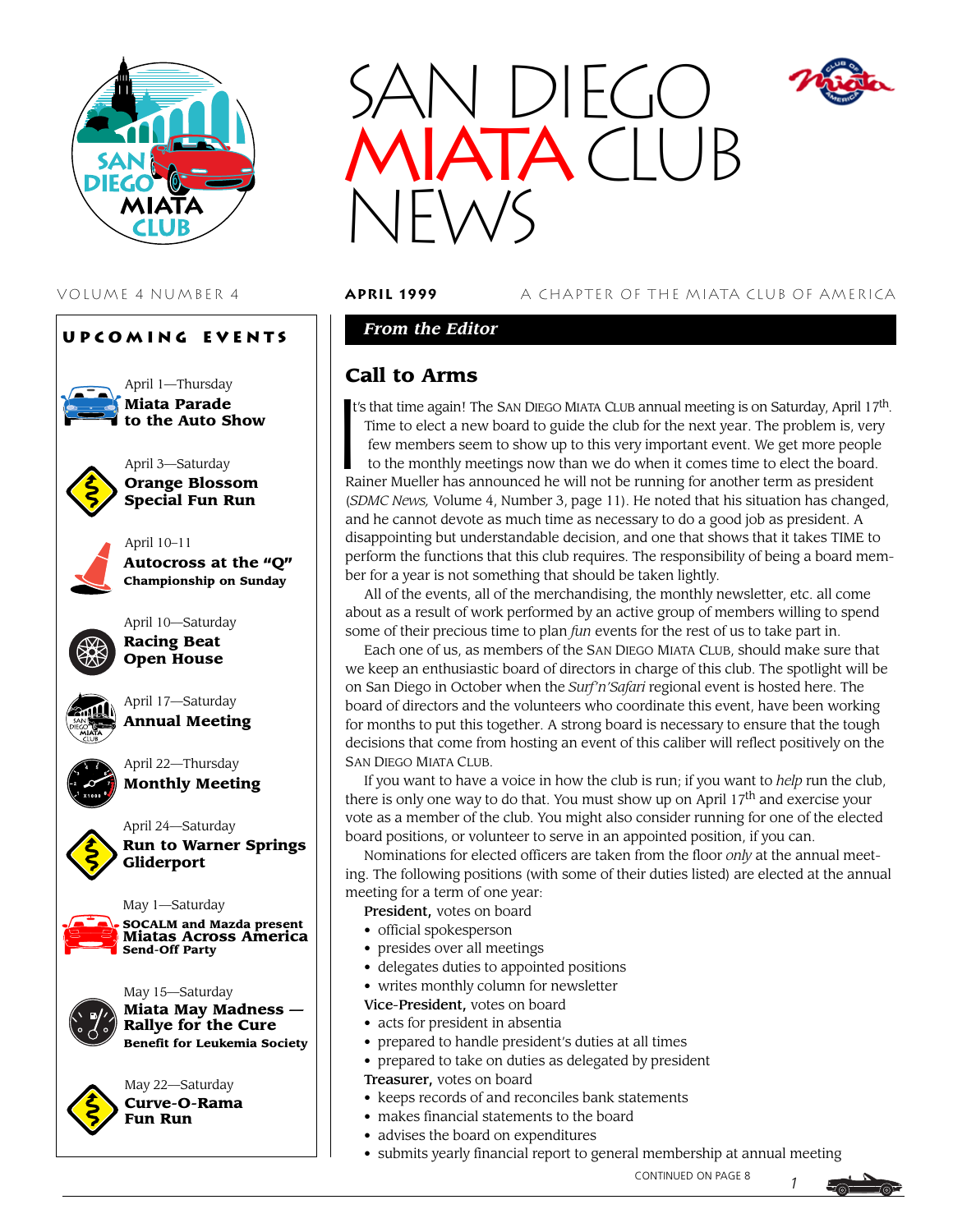### **Socalm events**

#### **Pines To Palms Run**

Date: Sunday, April 18

Time: Breakfast  $-9:00$  a.m., Run  $-10$ 

Meet: Gramma's Country Kitchen, Banning, CA

Run Leaders: Bill and Doreen Bryant

*Directions:* East on I-10 to Sunset Ave. exit. Turn left (North) 1 block to Ramsey, turn right (East). Gramma's on the right.

This will be about a  $2\frac{1}{2}$  hour run from Banning, through Idyllwild, Pine Meadow, and Pinyon Pines. We stop for lunch at The Living Desert. Admission to the park is normally \$7.50 but with 15 or more people we will get a group rate of \$6. Please have cash as we will have to pay for the group at one time.

For those of you who have not been to The Living Desert, it's a 1200 acre Wildlife and Botanical Park dedicated to the deserts of the world. There is food available and a picnic area if you want to bring your own. Guided tram tours that last about 1 hour are available for \$4.

We will leave the park at 4:30 and go through Indio to Dillon Road following the base of the Little San Bernardino Mtns. Through Indio Hills, Sky Valley, and Desert Hot Springs back to I-10.

#### **Pre-Anniversary Social**

Date: Friday, April 30

Time: 7:00 p.m.

Place: Motel 6, (949) 261-1515 1717 East Dyer Road, Irvine CA *Directions:* I-405 to the 55, exit the 55 Freeway at Dyer Road East. Right onto Dyer, Left onto Pullman.

Coordinator: Jaime & Jeanne Villacorte, (714) 838-6208, [jaimev@netcom.com](mailto:jaimev@netcom.com) This very casual social will be held the evening before the Miata's California 10 Year Anniversary. Since some people may be arriving for the Anniversary Party from out of town, we'll all meet at the motel lobby. From there, we'll figure out where to go. Since Fridays are popular nights to go out, where we go will depend on how many people show up. For late arrivals, we'll leave directions at the front desk.

Motel Cost: Pretax prices are single: \$44.99, double: \$50.99. King rooms are blocked under MIATA.

#### Socalm contacts:

President— K. Zack Broadbent, (714) 525-9065, [racerzack@aol.com](mailto:racerzack@aol.com) Club E-mail list: [socalm@avatar.com](mailto:socalm@avatar.com) Web site: [socalm.org](http://www.socalm.org)

## **Autocross a t t h e "Q"**



The following autocross events are *tentatively scheduled* to take place in the parking lot of the Qualcomm Stadium at the Jack Murphy Sports Complex.

| Saturday, April 10 practice day |  |  |
|---------------------------------|--|--|
| Sunday, April 11 race day       |  |  |
| Sunday, May 2   race day        |  |  |
| Saturday, May 29 practice day   |  |  |
| Sunday, May 30  race day        |  |  |

There are no scheduled autocross events at the "Q" during June or July.

To confirm autocross information call:

| San Diego SCCA Hotlines | $(619)$ 441-1333  |
|-------------------------|-------------------|
|                         | (800) 360-4454    |
| Web page                | www.sdr-solo2.com |
| Rainer Mueller          | $(760)$ 439-0067  |

(800) 360-4454 John Godden (619) 538-6165

Come participate or watch our club members race at the autocross (timed event). To participate you need to register for a Solo II card and number (\$15) and have a DOT approved helmet. Loaner helmets are available at the autocross.

**4th of July, Already?**<br>
the Scripps Rance in the Scripps Rance of the Scripps Rance of  $4^{\text{th}}$  of July Parade e took 3<sup>rd</sup> place in the Scripps Ranch 4th of July Parade in 1997 and  $2<sup>nd</sup>$  place in 1998. *Now we need to strive for 1st place!* Last year we had a pre-4<sup>th</sup> of July get-together and came up with some really neat spontaneous ideas (flags on our windshield wipers, pretty cool).

I would like to get a group together that is interested in coming up with even more creative ideas for this year. I think there are a lot of possibilities with our little "toys." Please E-mail me at [djaws@thegrid.net](mailto:djaws@thegrid.net) if your are interested— I will set up a preplanning meeting (party) as soon as I have heard from some members who are interested. —DIANE LONG

#### **Board of Directors**

President RAINER MUELLER (760) 439-0067 [msd1@home.com](mailto:msd1@home.com)

Vice President VOODOO BOB KRUEGER (619) 486-4711 [voodoo@miata.net](mailto:voodoo@miata.net)

**Secretary** BARB SHEV (619) 679-0777 [moooncalf@aol.com](mailto:mooncalf@aol.com)

Treasurer LAURIE WAID (619) 673-4141 [swaid2@san.rr.com](mailto:swaid2@san.rr.com)

Membership MARK BOOTH (619) 670-3789 [markbooth@home.com](mailto:markbooth@home.com)

**Autocross** RAINER MUELLER (760) 439-0067 [msd1@home.com](mailto:msd1@home.com)

Club E-mail Postmaster CINDY PALOMA (619) 534-0969

[sd-miata-request@cs.ucsd.edu](mailto:sd-miata-request@cs.ucsd.edu) Webmaster

ROBERT "JTBOB" HOLLAND (619) 549-4011 [robert@caliban.ucsd.edu](mailto:robert@caliban.ucsd.edu)

Newsletter

Editor ANTHONY "NEVADABOB" WILDE (619) 693-8095

[NevadaBob@miata.net](mailto:NevadaBob@miata.net)

Design and Layout TOM & STEPHANIE GOULD (619) 298-8605 [stef@miata.net](mailto:stef@miata.net)

#### **Notices**

THE SAN DIEGO MIATA CLUB is an official chapter of the MIATA CLUB OF AMERICA. We are a nonprofit organization whose purpose is to promote the enjoyment of— and enthusiasm

for— the Mazda Miata. *SAN DIEGO MIATA CLUB NEWS* is the monthly newsletter of the SAN DIEGO MIATA CLUB. Use of articles or stories by other MCA chapters is hereby granted, provided proper credit is given.

**Submissions to the newsletter** are welcomed and encouraged. Did you just add a new accessory to your Miata? How about writing a review and submitting it to the newsletter? Where possible, please send your electronic submissions to the newsletter editor, Anthony Wilde. Submissions can also be faxed to the club's dedicated phone line or mailed to the club's post office box. Submission deadline is the 15th of each month. Editor reserves the right to edit all submissions.

**Internet:** The SAN DIEGO MIATA CLUB has established a dedicated World Wide Web Home Page at [http://www.sandiegomiataclub.org.](http://www.sandiegomiataclub.org)

The club has also established a members-only electronic mail list for those members with E-mail capability.

Dedicated 24-hour voice/fax phone line: (619) 670-7948

SAN DIEGO MIATA CLUB P.O. Box 2286 Spring Valley, CA 91979-2286

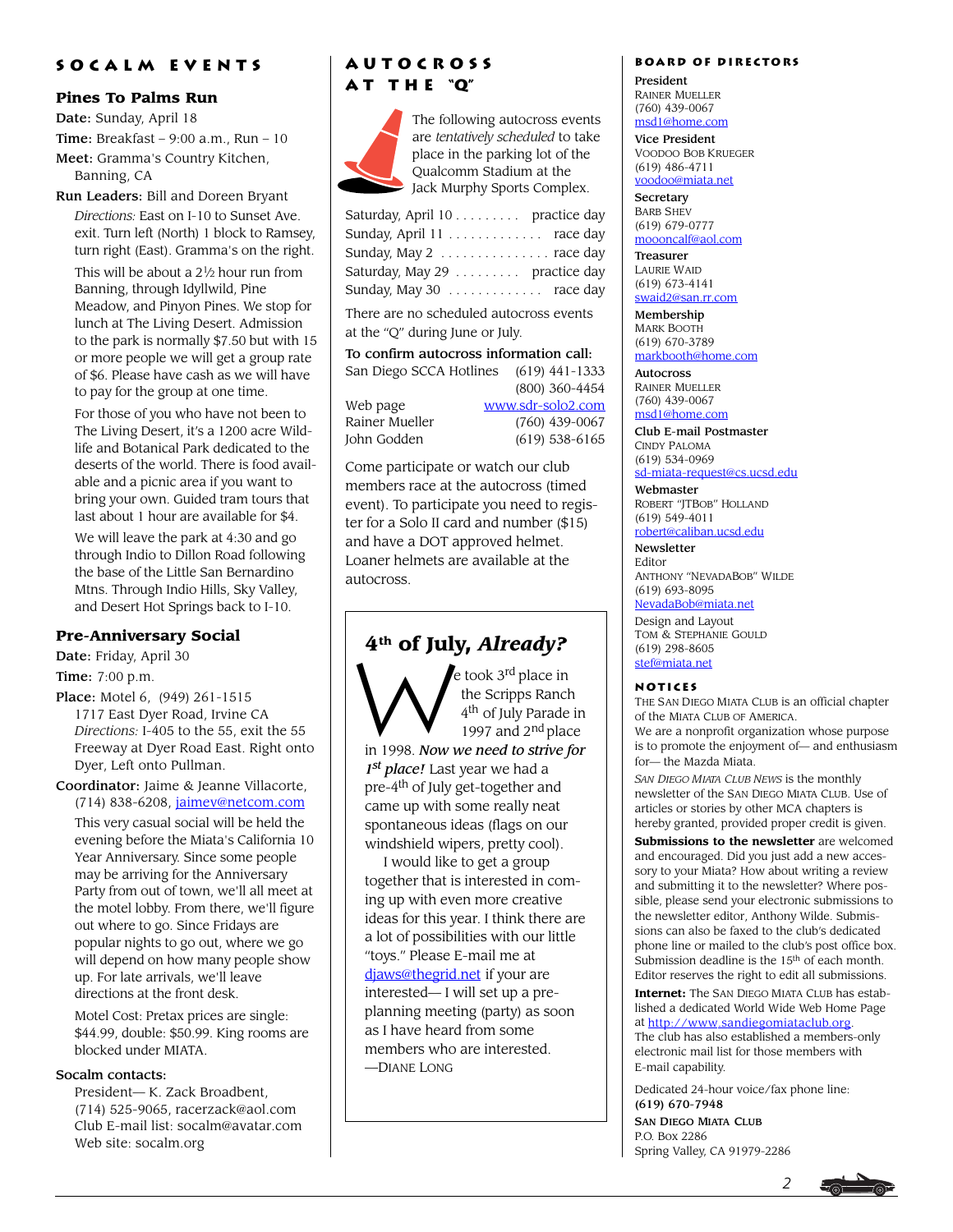#### **Miata Parade to the Auto Show**

 $\sqrt{p^{-1}}$  Date: Thursday, April 1  $\sum$  Time: 9:00 a.m.

Place: San Diego Automotive Museum (Balboa Park), parking lot.

### Coordinator: Mike Page,

#### [mike\\_sd@yahoo.com](mailto:mike_sd@yahoo.com)

SDMC will celebrate the opening of the San Diego International Auto Show with a parade. 20 members will be selected by drawing straws to get into the auto show for free following the parade, courtesy of Mazda. (You'll have to pay \$4 or \$5 for your own parking.) This is Miata's 10th Anniversary at the auto show! of special interest at the show will be the 10th Anniversary Edition, the MPV 2000 concept car, and the "Evolution of the Miata" display in the California Design Showcase.

#### **2nd Annual Orange Blossom Run or Sit Back and Smell the Flowers Fun Run**

Date: Saturday, April 3

Time: 9:30 a.m.

- Place: North County Fair (under the big sign) I-15 at Via Rancho Parkway
- Run Leaders: Barb and Elliot Shev, [cranial@aol.com](mailto:cranial@aol.com)

Last year's impromptu run was so good we decided to do it again. If we timed this right, we'll experience the groves at a most amazing time. *It's like driving through an orange!* This is a leisurely run to enjoy the great springtime scenery we have around us. We will go through the valleys, over the hills and end up at the beach—not Grandmother's house. We will be driving through the back roads of North County arriving in Dana Point around 12:30 for a picnic lunch. So, please bring your picnic lunch and a blanket to sit on. There are a few food vendors and restaurants, but we plan to picnic. Don't forget your CB!

The run will officially end after the picnic, but if I know my Miata-phile friends well enough, we can find an interesting 'after-run' run to get us home.

#### **RACING BEAT Open House**

Date: Saturday, April 10

Time: 8:00 a.m.

Place: The Windmill's (formerly Pea Soup Andersen) parking lot, Northeast side of I-5, Palomar Airport Road exit.

Caravan Leader: Robert "JT" Holland, [robert@caliban.ucsd.edu](mailto:robert@caliban.ucsd.edu)

Tour the RACING BEAT production and R&D facilities — Product demos, meet the reps from: Yokohama tires, Tokico shocks and K&N filters. Special pricing on selected RACING BEAT merchandise, food, drinks, and prizes!| RACING BEAT, 4789 E. Wesley Drive, Anaheim CA, [www.racingbeat.com](http://www.racingbeat.com)

#### **Autocross at the "Q" Regional Championship**

#### Date: Sunday, April 11

Time: 9:00 a.m.– 4 p.m.

Place: Qualcomm Stadium, west lot.

Come out and show support for our club's autocross racers.

#### **Annual Membership Meeting**

Date: Saturday, April 17

- Time: Picnic starts at 10:30 a.m., Meeting starts at 1:00 p.m.
- Place: San Diego Automotive Museum (Hall of Fame Room), Balboa Park

The membership meeting and elections will be held in the "Hall of Fame Room" at the San Diego Automotive Museum. Enter at a side door, left of the main door. The meeting will start promptly at 1:00 p.m. Please remember to bring your MEMBERSHIP CARD to receive a ballot. One ballot per membership.

We will have entertainment, a birthday cake (we are three years old), and soft drinks. Plan to take part in a photo swap and look at the club photo album.

The meeting will be preceded by a Picnic in the Park starting at 10:30 a.m. Arrive later if you like but be aware that parking might be tougher to find in the later hours. Bring your own picnic lunch and a blanket to sit on.

*Directions to Picnic:* Take Park Blvd. to Balboa Park. Turn west (into the Park) on Presidents Way. Turn left into the very first parking lot on the left. Go all the way to the back of the parking lot. The picnic spot is located between Park Blvd. and the southeast side of the Aerospace Museum. Or… park in the lot in front of the Automotive Museum and take the path/road between the Aerospace Museum and the Gymnasium down to the picnic site.

#### **Monthly Meeting**

CONTINUED ON PAGE 4 Date: Thursday, April 22 Time: 6:00 p.m. Place: Boll Weevil 9330 Clairemont Mesa Blvd. (At Ruffin Rd.), San Diego

### **Upcoming National and Regional Events**

#### May 6–9, 1999 Miata World '99

Miata 10th Anniversary Celebration, LONE STAR MIATA CLUB (Dallas/Ft. Worth) Web site: [www.Miata99.com](http://www.Miata99.com) Toll free info: (877) MIATA 99

May 20–23, 1999 3<sup>rd</sup> Annual Gathering at Four Corners Vallecito Reservoir— Bayfield, Colorado



**S** Once again clubs from all over the west will descend on the Four Corners area for a weekend of spontaneous fun! Contact: Wanda, UTAH MIATA CLUB

[Wahbates@compuserve.com](mailto:Wahbates@compuserve.com)

#### May 22–23, 1999 Laguna Seca Track Day Monterey, CA

3rd annual event— limited to 50 Miatas \$350 registration fee due by April 1st! [aaron@miata.net](mailto:aaron@miata.net) or (408) 738-3290. <http://members.aol.com/leanangle1/auto>

#### July 16–18, 1999

#### Cool Weekend on the Coast Eureka, California

REDWOOD COAST MIATA CLUB presents a weekend of fun runs, autocrosses and rallys. Saturday dinner \$27. additional Registration \$45 per/car (one breakfast), Autocross \$10 per/driver (1<sup>st</sup> timers), \$15 others. Poker Rally \$5 per player Contact: Austin at (707) 826-9006 or [calife@clrealty.com](mailto:calife@clrealty.com)

## July 30–August 1, 1999

3<sup>rd</sup> Annual Deal's Gap Run

The Gap, known for its extreme number of turns and switchbacks (318 in 11 mi.) is located in the mountains of North Carolina and Tennessee. This is largest "non-event" for Miata enthusiasts on the East coast! No registration fee. [www.dickson.net/doc/gap/index.shtml](http://www.dickson.net/doc/gap/index.shtml)

#### August 27–29, 1999 Monterey Historic Races

This year the featured marque is Auto Union. Audi will bring the legendary Auto Union Grand Prix cars of the 30s along with its own racers like the fabulous Audi Quattros. That's, of course, in addition to the usual "Historics" fare, nearly 400 of the finest historic race cars to be found anywhere. In honor of the Historics 25th anniversary of the there will be a display of past Monterey Cup-winning cars. [www.laguna-seca.com/hist.htm](http://www.laguna-seca.com/hist.htm)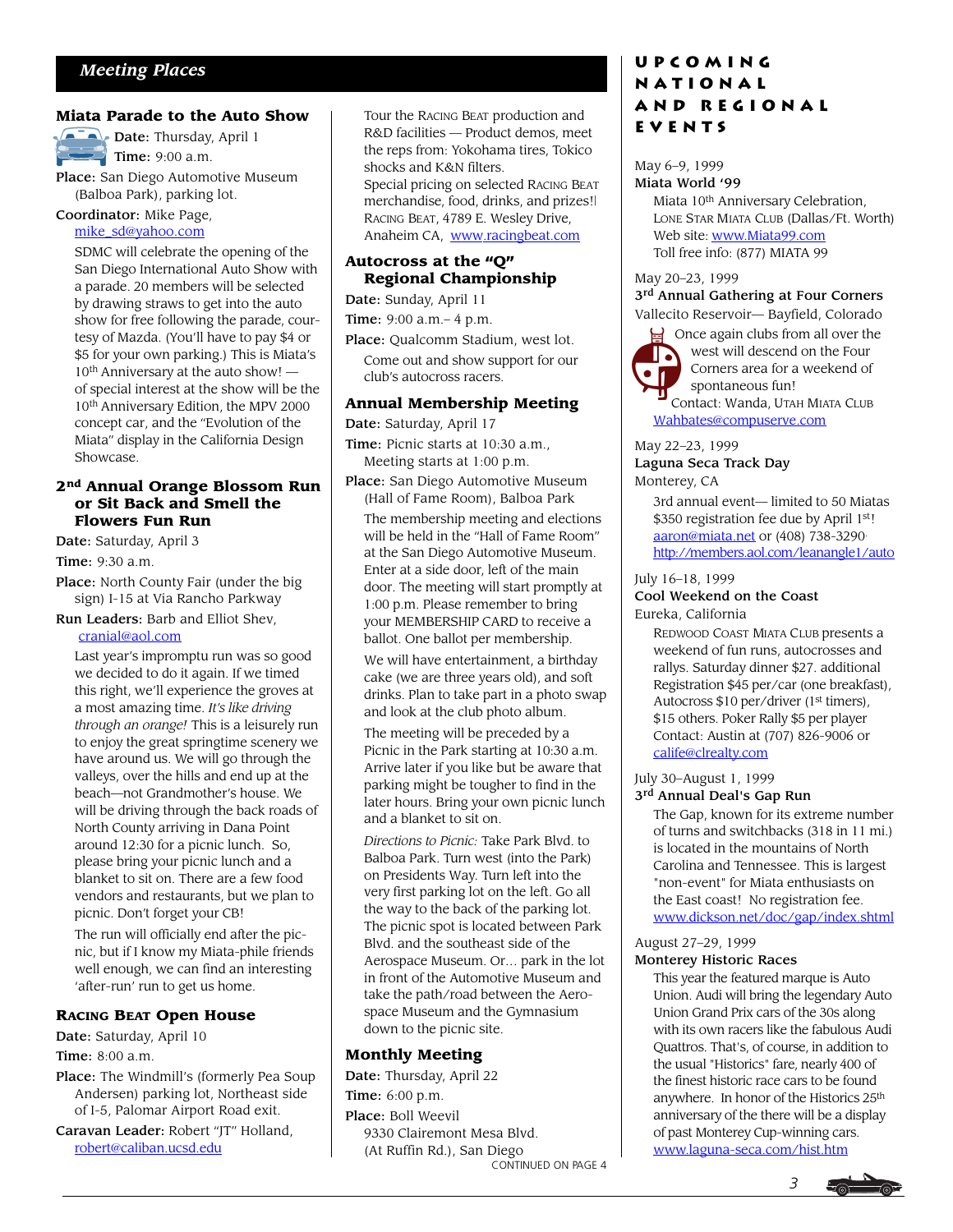#### MEETING PLACES CONTINUED FROM PAGE 3

This event is the single best way to meet your fellow club members, ask questions, share stories, etc.

#### **Warner Springs Gliderport Run**

Date: Saturday, April 24

Time: Leave at 8:30 a.m. sharp!

Place: Family Foods parking lot, Sweetwater Springs Blvd. at Austin, Spring Valley (South of Highway 94 East, near Mark and Cathy's house)

Coordinators: Lois and Dave Martin, [windwing1@juno.com](mailto:windwing1@juno.com) (RSVP to Dave) Come fly with us! Bring a picnic (we voted 25-0 against the \$27.50 catered lunch option) and join us for a 2-hour run via Wynola Road around Julian to Warner Springs, where gliderport operators Brett and Karen Willat and chief flight instructor Polly Ridgeway are getting ready for SDMCers who would like to fly in a glider. Or just come along and watch.

*Glider ride options:* two small to medium adults in the back seat of a high-performance glider (\$39 per passenger) flown by an instructor. Or \$59 with you in the front of a two-seater for an intro lesson (you will fly the glider under instruction). If we arrive before 11, they can accommodate maybe 16 of us by 3 p.m.

We will return individually or in small groups.

*No money needed in advance (and credit cards work), but RSVP (people, not cars) by April 17 to get on the flight list.*

#### **"Miatas Across America" Send-Off Party & Fun Run** SOCALM & Mazda's Joint Event for *All of the California Miata Clubs!*

Date: Saturday, May 1

Time: 8:00 a.m. for food, 9:30 for the run

Place: Mazda R&D Center, 1421 Reynolds Ave, Irvine

*Directions:* I-405, exit at MacArthur and head North, away from John Wayne Airport. Turn Right at Red Hill Avenue. Turn Left immediately onto Reynolds Ave.

#### Coordinator: K. Zack Broadbent, [RacerZack@aol.com](mailto:RacerZack@aol.com)

*There is no cost to attend the party at Mazda R&D* \*

This is California's chance to celebrate the Miata's Ten Year Anniversary, and serves as the kickoff for the "Miatas Across America" drive to the national anniversary event in Texas.

The day will start bright and early at 8:00 AM with breakfast provided by Mazda North American Operations. Expect to see many Mazda personnel in attendance, including Alan Childers and Jim Jordan and other surprise guests.

A 10th Anniversary Edition Miata will be on display along with full-scale clay models of the Miata, the M Coupe, the M Speedster, and other concepts. A short presentation will start at about 9:30 and will include the driver's meeting for the fun run. Attendees may receive a surprise gift from Mazda to commemorate the California Anniversary.

10 a.m.—we'll begin the "Miatas Across America" Fun Run, approx. 120 miles of just about every kind of road in SOCALM. For people headed to Texas, the run heads East and has multiple "break away" points near the 91, 15, and 215.

For those not headed to Texas, plan for a full day of driving. Make sure your Miata has a full tank of gas in the morning, and bring sunscreen and plenty of liquid to drink. There will be restroom breaks and a lunch break (lunch has many options, with fast food as well as a Chinese buffet, IHOP, and Sizzler).

The run will end along the coast in southern Orange County about 3:30, anyone that wants to stay a bit longer can gather at The Salt Creek Grill on PCH at Crown Valley Parkway. It's a little on the expensive side, but has very good food, drinks, and plenty of parking.

*\*Please RSVP to [RacerZack@aol.com](mailto:RacerZack@aol.com)*



**Upcoming Event**

**Rallye for the Cure—May 15<sup>th</sup><br>
EN and CARLA TOOKER and I a<br>
coordinating a road rallye<br>
event on Saturday May 15<sup>th</sup><br>
to benefit the Leukemia So** EN and CARLA TOOKER and I are coordinating a road rallye event on Saturday May 15<sup>th</sup> to benefit the Leukemia Society. We will limit this event to 50 Miatas (100 people). Each Miata must have a co-pilot for navigating. The rallye will start at 9 a.m., with staggered starts, and end around 4–5 p.m. with dinner and prizes at a surprise destination. We will have 4 pit stops where you will drop off your instructions and pick up a new set of instructions. We are making this a fun and challenging event for everyone, and we will have great Miata prizes too!

We are working on the final details of the route. We drove the route a few weeks ago— it is on some great Miata roads! This rallye will cost \$25 per car. The price includes dinner for two at a restaurant located at the end of the rallye, snacks during the rallye, and prizes. A portion of your \$25 car fee will qualify as a charitable donation (per IRS tax law).

Many of you know that I am a marathon runner (by the license plate holders on my Miata). I have been involved with The Leukemia Society "Team in Training" for over two years now, raising funds to fight leukemia, and running marathons. I run marathons in honor of children who have been diagnosed with leukemia and have personally raised over \$4,400 as part of this awesome team. It's such a wonderful cause, so I thought it would be a great idea to combine two of my favorite passions by organizing a "Rallye for the Cure" with the San Diego Miata Club. Don't worry, you won't be required to run a marathon, but you might want to wear your running shoes to this event!

Ken Tooker has many years of experience coordinating road rallyes, he has been a tremendous help in assisting me with the course and providing pointers. Ken's wife, Carla, is also helping with this event. The three of us guarantee that you will have a terrific time! Please mark your calendars, *save the date,* and watch for details in May's newsletter. —BRENDA BREEN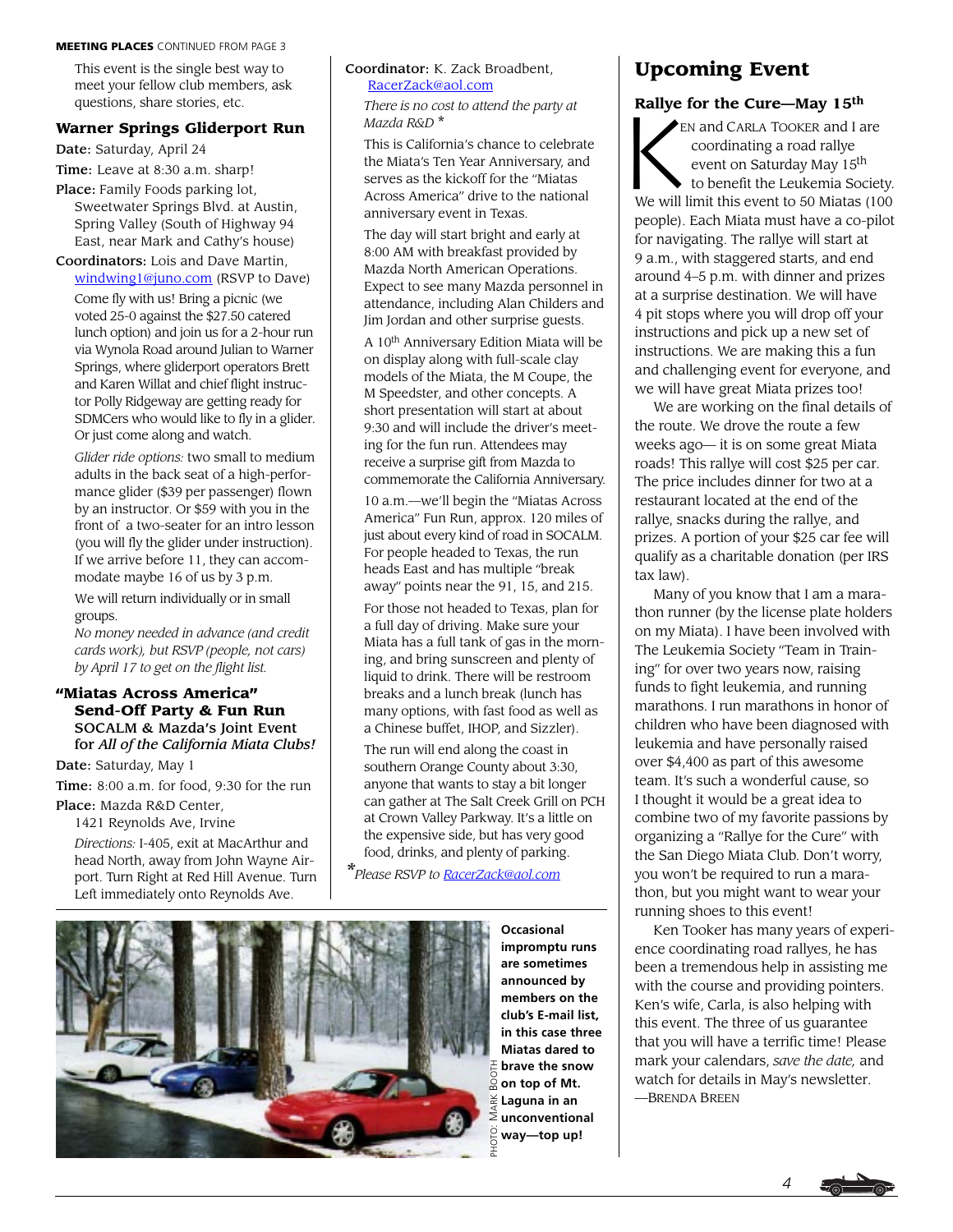## **Laughlin Overnight**

March 5–7, 1999 ven on Friday morning, March 5th, while waiting, for KATHIE MCCLELLAND and TONY WILLSON, at the Starbuck's parking lot, I was still counting cars, rooms, and people! Yum, Yum Tony Willson arrived with Italian pastries. We decided to drive the fastest most direct route and Tony would lead. We were flying, four hours including a pit stop.... I heard a rumor that three Miatas and a OTM from San Diego made it in 5 hours and ART HAMILTON wasn't even leading.

I know you all thought it was going to rain— I told new members JEFF and GLORIA DODGE, I had a direct routing for prayers. And it worked— all weekend it was beautiful.

Thank goodness for our web pages SOCALMs and SDMCs, as perfect strangers from Bullhead City contacted me and asked if it would be all right to join us for all the fun. They had just bought a '97 Montego. Boy, I didn't waste any time— I sent an E-mail right back and said of course they were welcome to join us! And since they were locals how would they like to plan (not help me plan!) a run, and maybe find us a place that would serve 25 or 30 for dinner Saturday night. Bob sent me a long biography about himself and Donna, and didn't I want to know something about the people planning our fun? My reply was short and sweet: "All we need to know about you both is you own a Miata!" Believe me, I was right—Bob and Donna Holub fit right into our Miata family. They planned a super run for us... By the way, the official weekend car color was WHITE.

After a wonderful ride over Davis Dam, through Kingman, and the twisties of old Route 66, on the back way into Oatman, a surprise bank robbery and gunfight blocked the road (which meant we had to park our little cars in the middle of the road). We ended the run at AVI Casino for the German Festival (and yes, lunch, while sitting on hay bales).

Eighteen of us met again at 6:00 for the best Mexican food I've had in a long time. The restaurant is a favorite of Bob and Donna's. I do hope we didn't embarrass them to much at El Palacios so that the owners will let us back in next year.

The only big winners I heard about were the CONNS, who had a free weekend. Gerry's brother-in-law Tom won \$300, I came out even, and maybe Phyllis Weiter was a little ahead. The LANGHOFFS — JOANNA was winning Friday and Saturday, and SCOTT took over on Sunday. A birdie told me Wen Kulik won \$150 at AVI and was going to try his luck again on the way home. March 5–7, 1999<br>
vere the CONNS, who had a free week-<br>
end. Gerry's brother-in-law Tom won<br>
still end Service and maybe<br>
while waiting, for KATHIE<br>
MCCLELLAND and TONY WILLSON,<br>
at the Starbuck's parking lot,<br>
I was still

> Rumor has it a great time was had by all, and we have already decided to do the trip again the same time next year. So mark your calendars now! Thank you all for helping to make my mother Marvis' first trip to Laughlin so much fun! Love those water taxis, and the free drinks weren't too bad either! — BARI HYDE is a joint member of SDMC, SOCALM and VROOM

### **Autocross School in Sacramento**

earn the techniques that race drivers learn first. Learn how to brake, to corner, how your car will feel in a skid. Learn the right speed. Learn all this in one day at Mather Air Field on May 23, 1999 at 9 am. All you need is \$25, drivers license, a helmet, and a Miata *(This will be for Miatas only).* We will have instructors for the driving techniques and they'll be available to ride with you. I must have at least 35 drivers signed up by May 15 to have the event.

*Contact:* Tom, (916) 351-0380, [Kubo1@aol.com](mailto:Kubo1@aol.com)

## **AfterMarket Goodies**

### **Speed Bleeders**

 $\sum_{\mathrm{p}}^{\mathrm{spec}}$  peed Bleeders are a wonderful new invention! These little screws, with a spring-loaded

 check valve, make it simple to bleed your brakes or clutch system quickly, by yourself. A few members have

tried them out, and everyone who has is impressed.

- Simply replace the stock bleeder screw with a Speed Bleeder.
- Attach a length of plastic hose to the bleeder and run it to a collector jar.
- Open the bleeder screw  $\frac{1}{4}$  to  $\frac{1}{2}$  turn and ...

• Pump the brakes until new fluid is visible in the collector jar. Don't forget to keep adding fluid to the master cylinder!

• Close valve by screwing tight, repeat previous steps for each wheel.

The check valve in the screw that keeps air from getting into the system doesn't work if you have a very large quantity of air in your lines. When we installed *new* brake lines, we had to bleed the air from the system in the old fashioned way at the rear wheels until most of the air had been purged. We then reinstalled the Speed Bleeders and continued pumping until all the air was gone and fresh fluid was flowing from each wheel cylinder in turn.

When bleeding the Miata's brake system, start with the left (driver's side) rear wheel, then the right rear, right front and left front. Since brake fluid is hygroscopic (absorbs water from the air), it is recommemded that you replace your brake fluid once a year. These new screws make that maintenance chore a breeze. The screws are \$14.95 a pair. You'll need a pair of 8mm (part #3955) for the front, and a pair of 7 mm (part #3957) for the rear. The clutch slave cylinder uses an 8mm bleeder screw.

#### —STEF GOULD

Speed Bleeders are available from: DAVE TURNER MOTORSPORTS, (619) 571-3811 5555 Magnatron Blvd., (behind San Diego Harley Davidson and Comp USA) San Diego, CA 92111



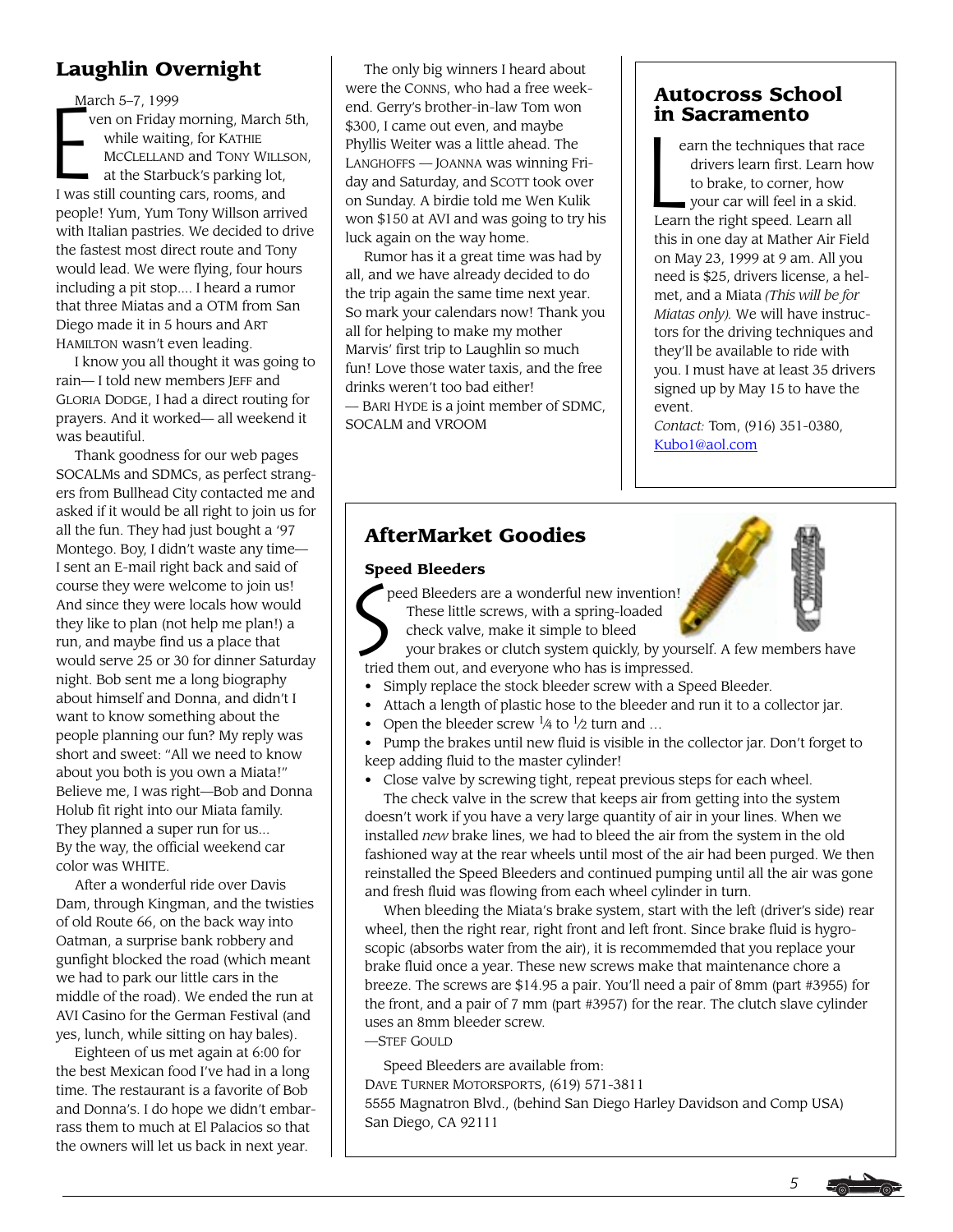### **Search for Madonna:**

#### **Room in the Inn**

 $N \bigg|_n$ February 27, 28, 1999 *n Search of Madonna" was our theme…To have lots of top down driving was our scheme. Two glorious days and 777 miles of beautiful weather, glorious scenery, wonderful food, great friends and fun cars.*

Thanks to a multitude of functioning alarm clocks, the long-awaited run to Madonna Inn in San Luis Obispo began right on schedule. Run leaders STEVE and LAURIE WAID got us lined up and headed north on I-5 from Oceanside at 7 a.m. just as advertised. (I suggest we dub future be-there-on-time-or-be-leftbehind beginnings the *Waid Departure*.)

*SAL and I started with our alarm going off at 4:30 a.m. Ugh! We arrived in Oceanside at 6:30 a.m. and left at 7:06. Six minutes late—so much for leader STEVE WAID being a tough guy.*

More than half of us had CB radios, which helped coordinate the Orange County catch-'em-on-the-fly, flash of yellow by JON MARTINEZ and JUDY POWELL: a perfect starboard-echelon rendezvous at cruise speed. North of El Toro, KATHIE MCCELLAND and her friend, LANCIA, joined similarly.

*The ride to the Madonna was awesome— we had perfect weather. Steve and Laurie promised a good weekend and their order was fulfilled. We had a total of 17 cars, red, white, silver, yellow, montego and BRG.*

Managing to keep us together (more or less) as we dodged Saturday I-5 and 101 traffic through The Evil Empire (Steve's term), the Waids had us at our Calabasas stop well before 9. There we





**Steve gets paleolithic in his shower— Some lucky guests were "rocked" to sleep.**



**An alert early-morning crew assembles for the run north.**

picked up two SOCALM MX-5s and continued to a pit stop in Santa Ynez via Santa Barbara and Lake Cachuma.

*We made a pit stop at the El Rancho Marketplace, where the people were very taken with our cars— of course. They even gave us a complimentary gallon of freshly squeezed orange juice— Thank you BARB SHEV!*

Arrival at the none-too-subtle Madonna Inn was before 1 p.m.—time to check our unique rooms, get some lunch, and assemble in the parking lot for the afternoon quickrun through the back country. Leading and flying solo was JULIE STEFANELLI, president of VROOM (Vandenberg Region Owners of Miatas), who was joined by several members of their club, and we were joined by TOM and STEF GOULD for a total of 21 cars. Julie's aggressive driving raised a few eyebrows—including those of the owner of the lone OTM (a Porsche). "I've never driven like that!"



**We're lined up and ready for a twisty run— an atypical straightaway at right.**



PHOTO: SAL CAUSARANO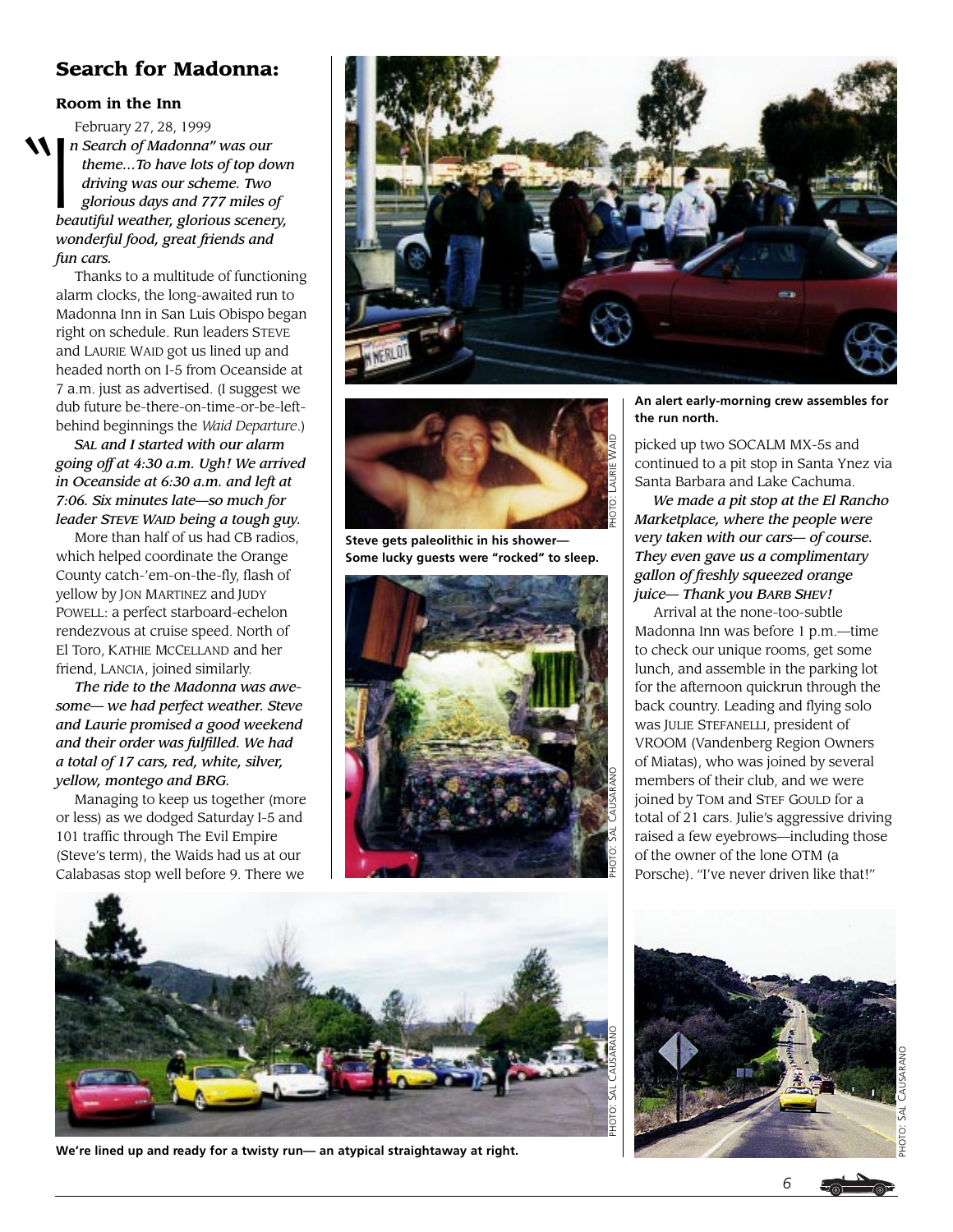

he said at our midrun rest stop.

*The roads are what our club would call SUPERB. There were so many twisties and turns that I thought I was on a roller coaster, and that was only the first half of the run….The second half was just as death-defying, in my opinion, but wonderful. Our leaders then led us back to the Madonna Inn. Beginning with a cocktail party in the TEMPLETON'S room— NICE TOUCH we all experienced a wonderful banquet that evening, consisting of Filet Mignon, Stuffed Chicken or Lasagna. All the meals were fantastic, what else for a perfect weekend of driving and eating?*

The inn, now equipped with 120 rooms, was begun in 1958 by Alex Madonna and his family on a 2200-acre parcel including a mountain with a surplus of rocks. Alex disturbed the rocks. He and the family still run the place. He was present on Saturday. Alex's wife is partial to pink, which you will find in abundance. All other bright shades also get their turn.

*Some of us stayed in rooms made from solid rock ceiling to floor, obviously Mr. Madonna's style. Mrs. Madonna decorated the rooms. To see all the work these two put into this inn is amazing. The walls of our banquet room had murals of men on horseback— in a field of flowers— obviously both Mr. and Mrs. Madonna's influence expressed in the masculine furniture and red/pink feminine surroundings.*

Sunday morning we gathered for a final local run led by VROOM's president-elect, Jeff, as we headed toward Santa Barbara and a pizza break.



**Sleek meets rococo in the parking lot; left, the Templeton lair beneath the twisty chimney.**



**Banquet servers commented: "You're having such a good time— it makes our job fun."**





**Steve Waid presents Julie and Jeff with SDMC sweatshirts.**

Jeff's warning about the condition of some of these roads— including the presence of gravel— had us spread out a bit. That was good, as one of the rightangle turns witnessed a no-damage spinout by one of our cars. At one point, Jeff missed a turn, the group got separated, and we found ourselves heading opposite directions as we got back together. Hee-haw!

*We do not know how to thank Steve and Laurie for all their hard work, all we can say is … since we did not actually find "MADONNA," does that mean we must go back next year and continue "THE SEARCH FOR MADONNA?" —GERI CAUSARANO* —DAVE MARTIN



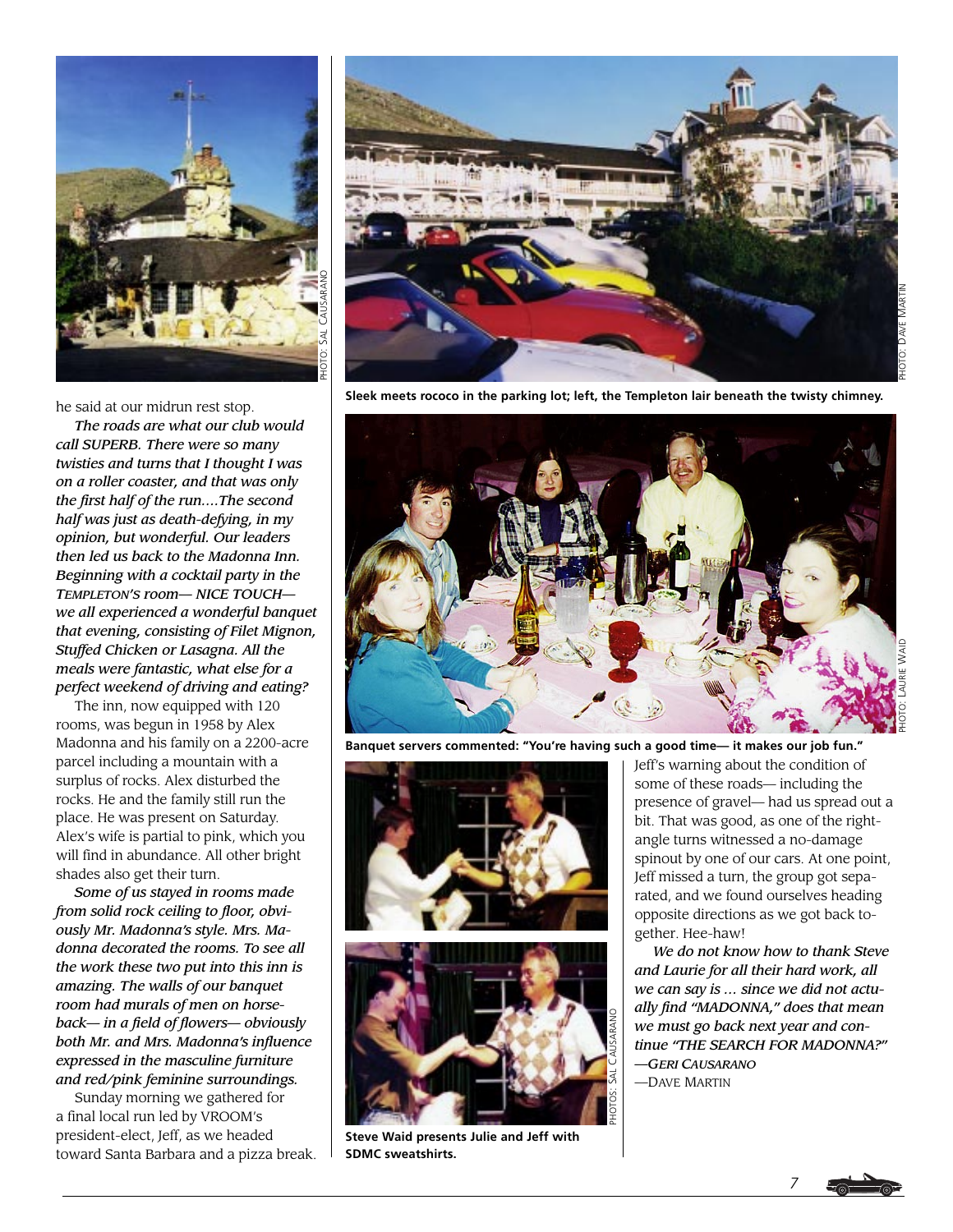From the Editor CONTINUED FROM PAGE 1

- Secretary, votes on board
- records all meetings
- attends newletter addressing

The following are the current appointed positions. Appointed positions are volunteers. The president appoints volunteers to fill positions, usually those who have some talent or expertise in the area involved. These positions are nonvoting board members.

#### Events Coordinator

- encourages members to participate and sponsor events
- coordinates times and dates of all club-related events
- compiles and submits upcoming event information to the newsletter
- forms liaisons with local car clubs Membership
- maintains membership database
- produces the membership cards and mailing labels
- attends newletter addressing

### Newsletter Editor

- writes monthly column for newsletter
- solicits and encourages others to contribute to newsletter
- assists with newsletter production
- attends newletter addressing

#### Newsletter Designer

#### • produces newsletter

- approves layout/formats
- in charge of newsletter printing
- attends newletter addressing
- E-mail Postmaster
- maintains club E-mail list
- attends newletter addressing Webmaster
- maintains club INTERNET web page
- attends newletter addressing

—ANTHONY WILDE

## **Embroidered Ball Caps**

 want a SDMC club ball cap but I'm too cheap to buy one at the regular price of \$27 at Point Loma Embroidery. If we buy 12 at a time they will be \$15 each (including tax). Your choice of color of hat and Miata color! I'll bring a cap catalog to the next couple of events. I'll buy and you pay me. If interested in joining the ball cap group, reply to me. —ED of Ed and Michelle, En<br>|<br>|

[ed1@cari.net](mailto:ed1@cari.net)



**1st Annual California Basset Tour and Roast**

March 14, 1999 ay back east of sunny California, in the Heart land of the country, it's not uncommon for our Miata companions to be sadly placed into hibernation for four to six months each year as the weather and roads become more fit for rust buckets and SUVs.



So it was with welcome relief and much pent up anticipation when tour season finally returned and

the tops were dropped. So a somewhat tradition was established: a quick oneday tour with the usual Miata feeding. Since our two basset hounds were itching for a stretch also, we incorporated them into the theme. (It also promoted a much-needed bath— to be sociable).

So it was natural that in coming to California, Barbara and I would try to continue the tradition. Little did we

know how receptive our new club mates would be. Of course here, the weather was much less a factor— so we just plucked an open date from the calendar, picked up a Thomas Guide, oiled up the dogs, and let into it. I have organized lots of tours with the Windy City Chapter, most overnighters. The task didn't seem too difficult. But having just returned from STEVE and LAURIE WAID'S "In Search of ?" tour, and having participated in at least half a dozen tours since arriving in San Diego, the bar was already set pretty high.

The weather cooperated— a beautiful day, and quite a crowd gathered at Deer Park Winery. Distance honors go to BARI HYDE and KATHIE MCCLELLAND who traveled from Orange county to join us. All totaled we had 22 Miatas lined up to go. It was the last they'd be all together until we returned to the Basset Farm for the

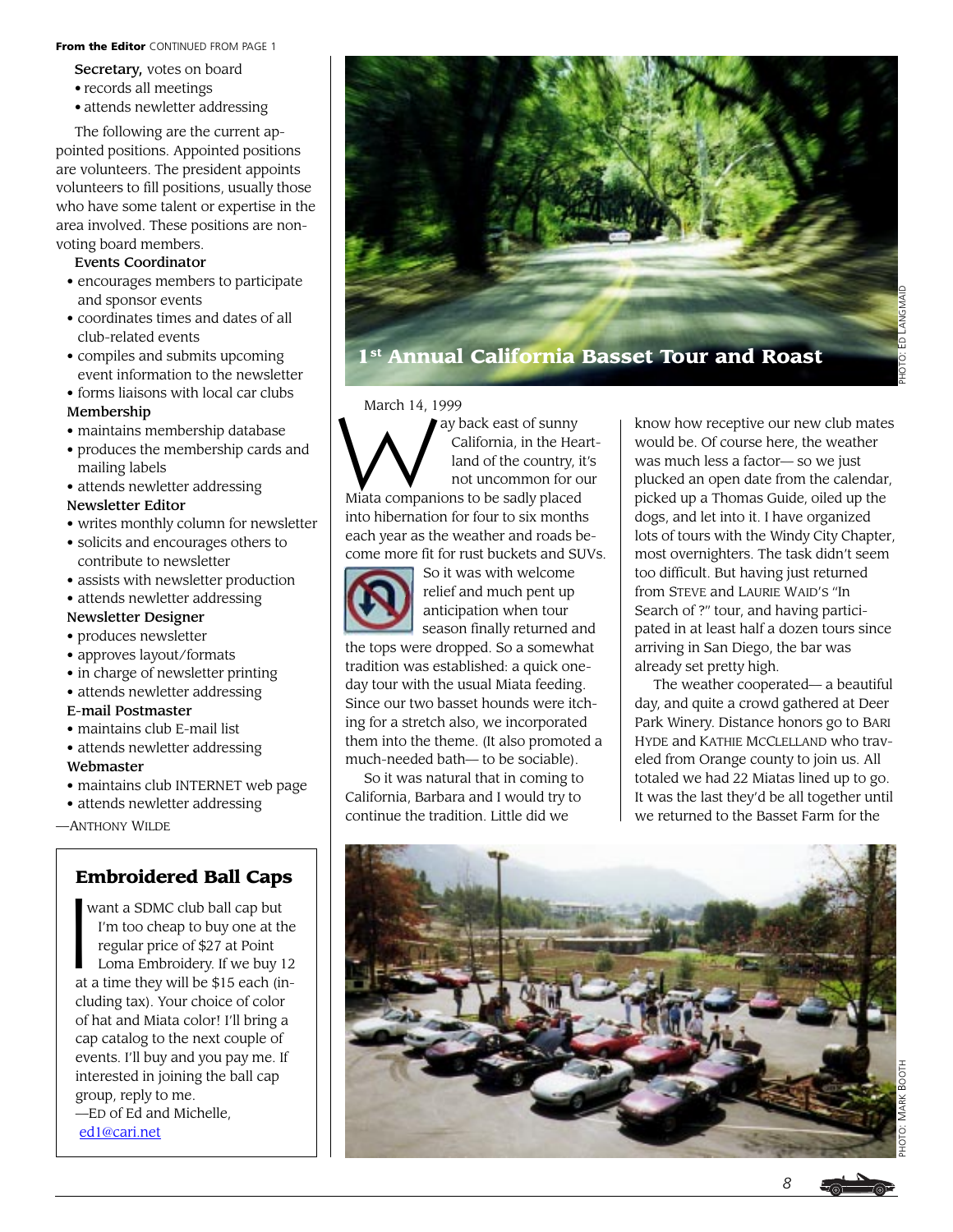



Roast. Barbara spent Saturday baking fresh chocolate chip cookies. They were gone before the first air horn sounded! I handed every driver a nicely printed Excel spreadsheet with "detailed" instructions of when to turn with cumulative and interval mileage. It wasn't going to be of much use for long. Final instructions were that we were going to attempt the tour "Windy City Style" by which I meant that we weren't going to queue up all along the route. Has anyone ever wanted to eat his or her words more? So off we went.

All went well for about the first 10 miles. How was I to know that some highway engineer was going to remove the intersection identification sign for Sleeping Indian Road? I briefly made the turn and stopped to identify the road but someone took that sign too! So as we heard excitement mount in the voices of those in the rear, we decided to forge ahead. Four miles further there was still no sign of our turn. First of the soon to be called "Templeton turns." The only person who could help was RAINER, *El Presidente,* who lives in these woods. But he fell behind at the start and was still trying to catch up as we passed the intended turn. Being familiar with the turf, he made the turn and drove even

**Fred makes a great footstool (Cat owners do not try this at home!). After a twisty tour of the North County, we hit the Templeton driveway. Jon flashes his new Momo wheel below. Opposite page, 22 Miatas bask in the springtime sun at Deer Park Winery parking lot.**



faster to catch up with the pack that was now far behind him.

Back on track but with our odometers and detailed instructions worthless, we plodded ahead until at about 25 miles, Winter Warm looked awfully like Winterhaven. Another two 360°s! That was the last of them, but not until everyone with a CB had worked the issue. Far better roads were still ahead of us anyway: Rice Canyon, Couser Canyon, Lilac and Circle R. By the time we pulled into the drive of the Basset Ranch, Rainer's oil temperature was back to ambient. The better humor that is characteristic of Miata drivers also prevailed and we all set into some serious work on a variety of BBQ'd meat, salads, and beverages. Everyone said hello to the bassets— Fred and Maggie. Maggie got to know TONYA ZALENSKI a bit better than she should have, and then Fred started to sing, er howl— with the crowd joining in. The howling good time went on until almost dark when the last hearty souls decided that more food was in order. A short run down into Escondido for some pie at SUE and JACK HINKLE'S.

Special recognition goes to VICKY KRUEGER who won our door prize by being the closest to estimate Fred and Maggie's combined pre-cooked weight.

I'm still not talking to MARK BOOTH who had our favorite pets figured out as geriatric porkers (their combined age was the tie breaker question). Thanks to RUTH STARK for helping Barb get the house and food in order. Thanks to all who braved the driving instructions and joined us in establishing what we hope will be a continued event. We sure had fun meeting more of our great members up close and personal.

And for those who tried the "hamburger" — I forgot to mention that you only "met" two of our dogs… — JOHN and BARBARA TEMPLETON

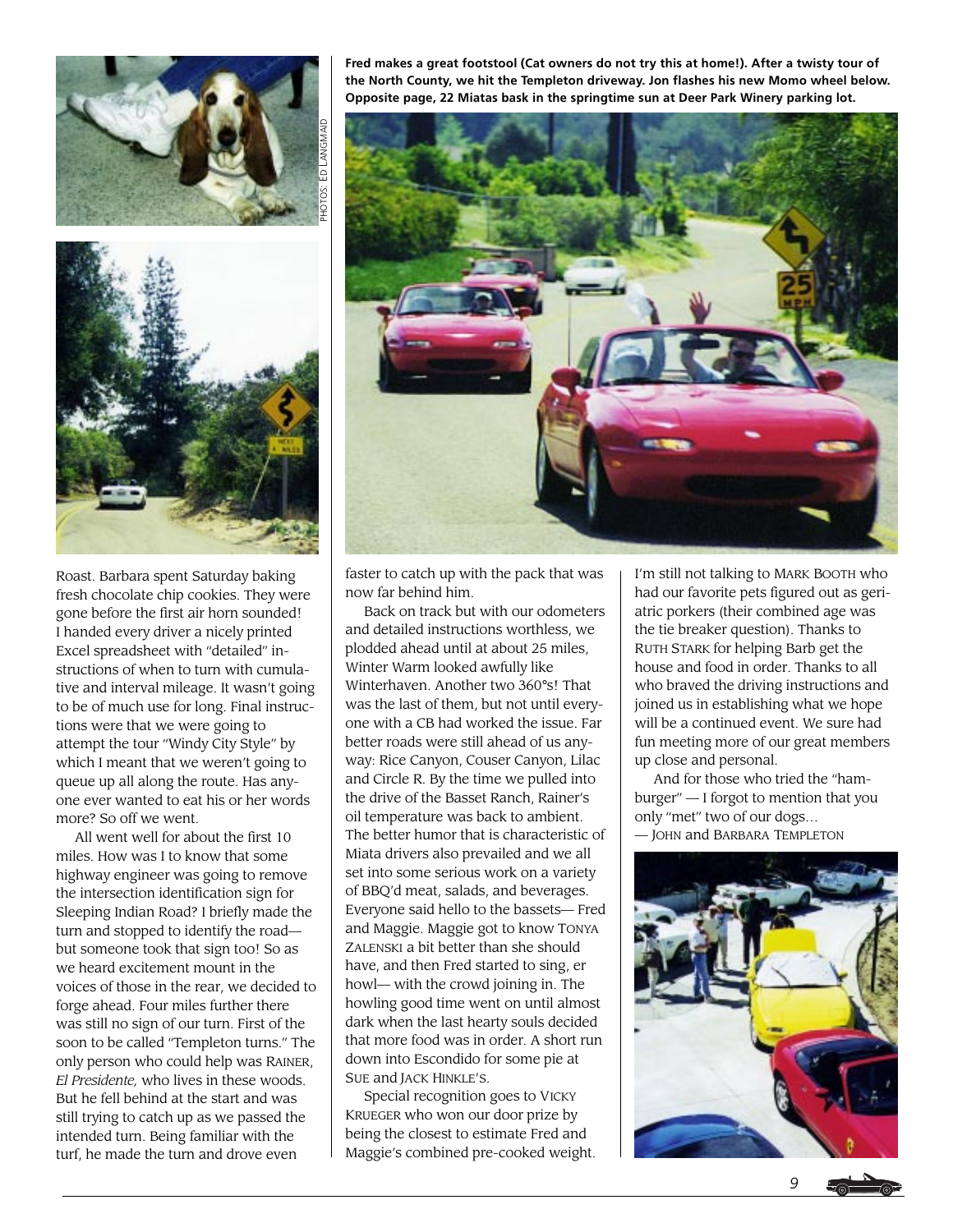

**BARB and ELLIOT SHEV were the first SDMC members to own the Sapphire Blue Mica 10th Anniversary Limited Edition (#2233) Miata— they picked it up on the evening of March 22. ART HAMILTON took delivery on his (#868) early the next morning!**

AKI HAMIL<br>**Tan** he10<sup>th</sup> Anniversary Limited Edition Miata is equipped with a close-ratio, six-speed transmission, a new, shorter shifter, a Torsen® limited-slip differential, tuned suspension with Bilstein® shock absorbers, a front strut-tower brace, and rack-and-pinion power steering.

It wears exclusive Sapphire Blue Mica paint and 15-inch polished aluminum alloy wheels. The convertible top and tonneau cover are blue, and it has a front

### **Miatas Across America**

The SOCALM Challenge<br>
nother aspect of "Mi<br>
America" is a chal<br>
other chapters of<br>
the Southern Cali nother aspect of "Miatas Across America" is a challenge to all other chapters of MCA from the Southern California Miata Club (SOCALM). Traveling from Irvine to the Texas National Event will be two banners commemorating the Miata and its heritage. One banner will feature a map of the United States, the other will be blank. SOCALM is challenging the rest of the \*world\* to see how far the banners can travel together (by Miata) before the end of the year 2000.

The plan is simple. The banners are to travel by Miata from club to club in whatever direction that fate will determine. As each club gets them, they will use a permanent marker to place a dot on the US map at the club's home city. They will "connect the dots" with a straight line and arrow to mark the banner's route. All members of the club will then sign the blank banner. Photos will be posted on the Internet to track the progress of the banners. They may even get coverage in Miata Magazine.

air dam, aerodynamic side sills, rear mud guards and flush-mounted fog lights.

It's the first Miata with a two-tone interior. The seats are blue and black, with slip-resistant synthetic blue suede in the center and black leather on the side bolsters and headrests. The three-spoke NARDI® steering wheel and shift knob are matching blue and black leather, the shift boot is blue. Deep-pile blue carpeting and carbon fiber-look trim on the center console panel complement the interior.

As these Miata banners cross North America, they will encourage clubs to hold joint events with each other. After all, a joint event is the best way to transfer the banners from club to club. The only way the banners can travel other than by Miata is to fly them off the continent (Alaska, Hawaii, Europe, etc.).

The goal is for the banners to return to California in time for the joint California Miata Clubs' event at Hearst Castle in November of 2000. When the banners are back in Southern California, they will be given to the SAN DIEGO MIATA CLUB. While SOCALM had the honor of starting these banners on their journey, SDMC will have the honor receiving them at their journey's end. SDMC will bring the banners to to Irvine for presentation to Mazda at a joint celebration.

More information about "Miatas Across America" SOCALM Challenge can be found on SOCALM's web page [www.socalm.org.](http://www.socalm.org)

—K. ZACK BROADBENT



# **HEY DUDES!**

SURF'S UP AT SURF 'N' SAFARI!<br>
ctober 7, 1999 kicks off the<br>
first *Surf'N'Safari* regional<br>
Miata event in San Diego.<br>
The four-day event will bring ctober 7, 1999 kicks off the first *Surf'N'Safari* regional Miata event in San Diego. The four-day event will bring together over 200 Miatas and their owners for a series of adventures on land, air, and sea. "We have a lot to offer in San Diego," says LOU STARK, Chair of the event. "Attendees can literally design their own event by choosing various options. For example, Friday morning you can take one of two San Diego driving tours that include some of the prettiest scenery on the West Coast, then that afternoon drive to La Jolla and go paragliding! Or Friday afternoon, if you prefer, you can go sailboat racing on San Diego Bay. These are just a few of the options we are offering during the event."

Hosted by the SAN DIEGO MIATA CLUB, the event includes a poker rally, a beach luau, several fun runs, a banquet, a vendor mall, admission to the world-famous San Diego Wild Animal Park and an event tee-shirt.

"We call it '99 for \$99," says Lou, referring to the \$99 per person registration fee. A portion of the proceeds will go to the San Diego Zoological Society.

"We expect this event to fill up fast," adds Lou, "so we encourage everyone who is interested in attending to sign up now!" (Space is limited. Registration is first-come, first served.) Sign-up online, [www.SanDiegoMiataClub.org/surf.html](http://www.mainstreet-data.com/sns/) or call Sue Hinkle at (760) 735-9456.

Hotel accommodations are available at the Doubletree Carmel Highland Resort for just \$99 per night. Reservations: (619) 672-9100 Ask for the *San Diego Miata Club Event* special room rate.

October weather is sunny and mild just right for long drives in your favorite sports car! Hang with the SAN DIEGO MIATA CLUB during the *Surf'N'Safari* regional event*,* October 7–10, 1999— you won't be disappointed, Dude!